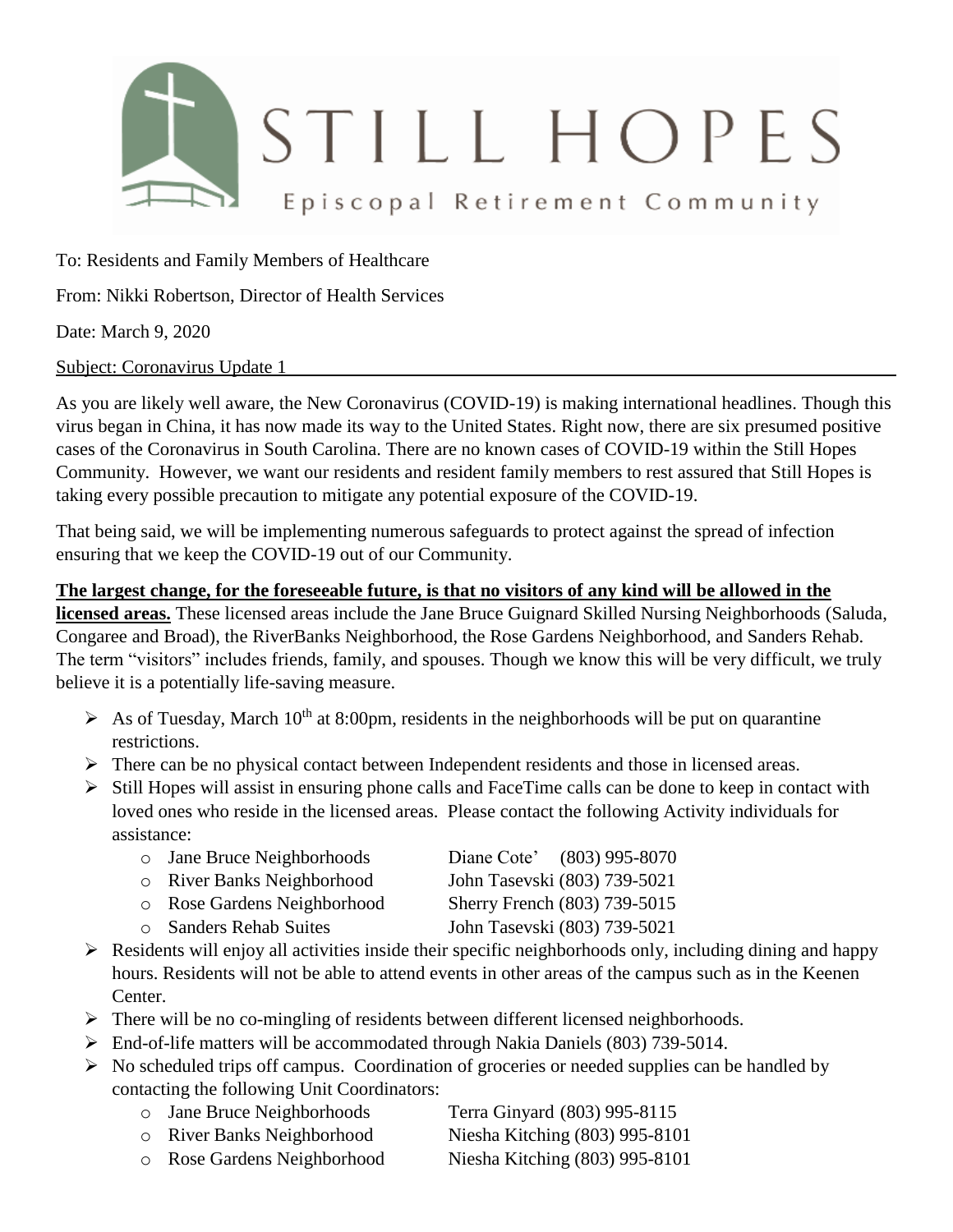Still Hopes will be keeping in contact with you via various means such as email, printed letters, social media, personal phone calls and One Call, which is a text message/voice message alert system. If you do not receive the One Call notification, please contact the business office at (803) 223-6181 so we can update your contact information.

## **General Precautionary Information:**

- $\triangleright$  Signage has been placed at every entrance to campus that shows the symptoms of the Coronavirus and preventative measures.
- $\triangleright$  General common areas and surfaces will receive additional house keeping/disinfecting protocols. We also strongly encourage you to frequently clean and disinfect your personal residence as often as possible.
- $\triangleright$  Proper hand washing techniques are more important than ever before. Wash your hands frequently for at least 20 seconds, using warm water and anti-bacterial soap.
- $\triangleright$  Do not touch your nose, eyes, or mouth.
- $\triangleright$  You are encouraged not to shake hands.
- $\triangleright$  Cover your mouth and nose while coughing or sneezing by using your arm/elbow or a Kleenex/tissue and then use a hand sanitizer.
- Masks are only to be worn when someone is exhibiting symptoms. If you are seen wearing mask, it will be assumed that you are experiencing symptoms and additional action may be required.

Part B Therapy times may be adjusted. You will be contacted if your schedule is affected.

Hand sanitizers are provided around the campus and we encourage your use of these, but frequent, thorough, hand washing with soap and warm water is still the best preventive measure. Be aware that the use of soap makes a quite remarkable difference in how clean of germs your hands are at the completion of handwashing. In addition to hand sanitizers, Still Hopes will be posting signage at every entrance to our buildings that outlines the symptoms of the Coronavirus. We are also disinfecting all high touch surfaces frequently.

One more extremely important point to make is that if you (our resident) have travelled to a location that has ongoing person-to-person transmission of the Coronavirus, or if you (our resident) know you have come into contact with someone infected by the Coronavirus, please contact us immediately and remain in your residence until you (our resident) have been cleared by your healthcare professional. Our desire is to minimize your exposure if you could possibly have come into contact with the virus.

As always, Still Hopes is completely dedicated to taking every precaution to provide the safest environment possible for our residents and guests. We encourage you to monitor the news and stay abreast of official guidelines when it comes to this virus. Should you have any questions, please contact Stephanie Parker at (803) 739-5002.

## **Important Phone Numbers:**

## **Nikki Robertson, Director of Health Services**

(803) 739-5043

# **Hilary Bassett, Assistant Administrator and Head Compliance Officer**

(803) 995-8080

## **Elizabeth Dickerson, Director of Nursing**

(803) 739-5022